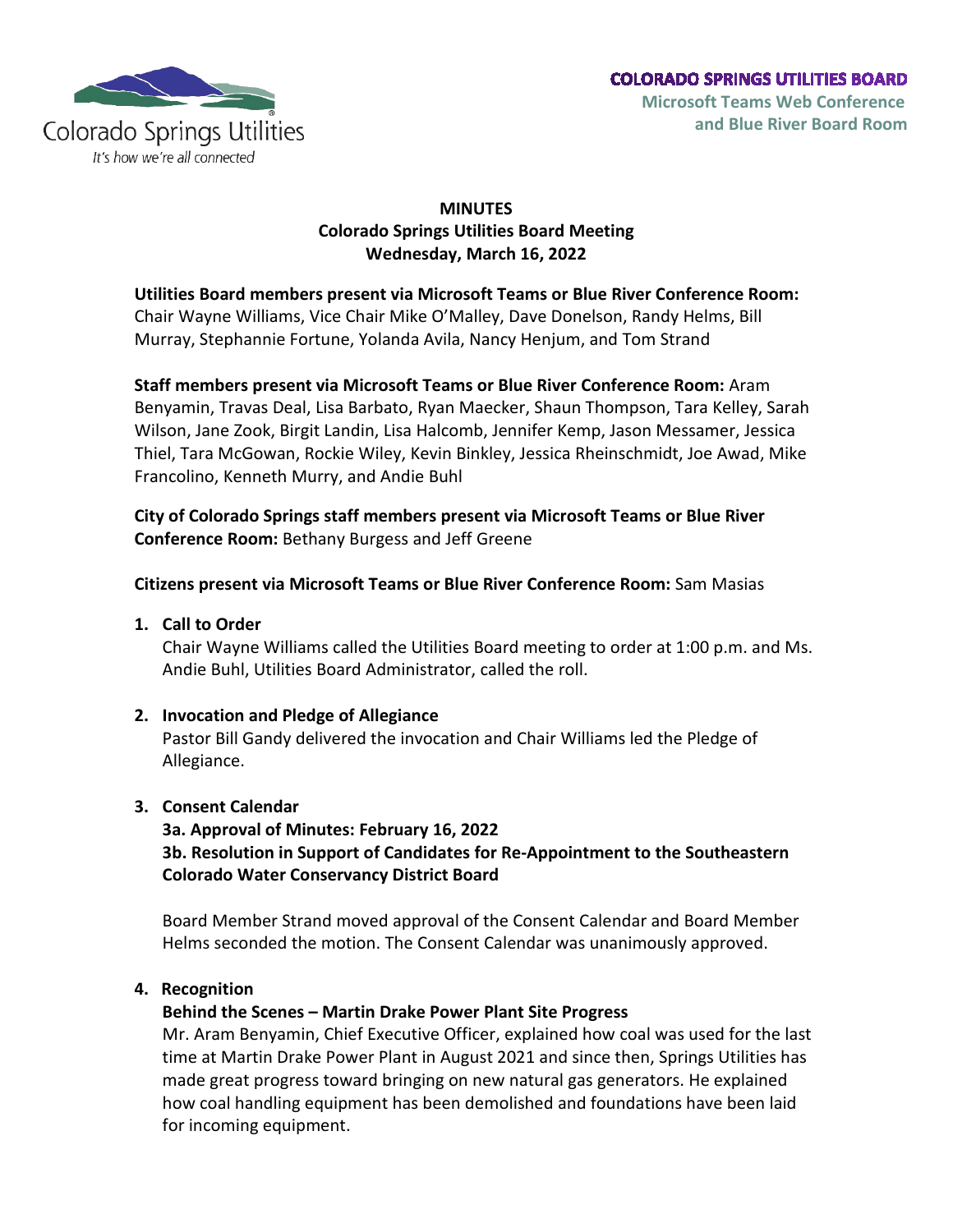## **2022 WateReuse Award for Excellence in Outreach and Education**

Ms. Lisa Barbato, System Planning & Projects Officer, explained Springs Utilities derives more than half of its water from basins outside the Arkansas River Basin and DPR (direct potable reuse) is recognized in Springs Utilities' Sustainable Water Plan (Integrated Water Resource Plan) as a possible mechanism for stretching reusable supplies.

Ms. Barbato explained how the PureWater Colorado Mobile Demonstration project began in 2019 with a grant for \$350,000 from the Colorado Water Conservation Board – and its two primary purposes for education and outreach were:

- To advance the science and regulatory framework for DPR in Colorado.
- To raise awareness and educate a broad range of stakeholders in our community and region on the safety and value of purified water.

Ms. Barbato concluded by recognizing and thanking employees who participated in this project.

## **5. Fort Carson Intergovernmental Support Agreement (IGSA)**

Mr. Travas Deal, Chief Operations Officer, explained how Springs Utilities and Ft. Carson have agreed to an Intergovernmental Support Agreement (IGSA) to provide electric and gas system services commencing Jan. 1, 2023.

Mr. Douglas Gabram, Army Lieutenant General, and Mr. Nate Springer, Army Colonel, gave an overview of the U.S. Army's water and energy strategic plans and thanked the organization for this partnership.

Chair Williams, Board Member Fortune, Mr. Benyamin, and on behalf of Colorado Springs Mayor Mr. John Suthers, Mr. Jeff Greene, City Chief of Staff, thanked Mr. Gabram and Mr. Springer for their partnership and for joining the Utilities Board meeting.

#### **6. Customer Comments**

Mr. Sam Masias spoke in support of Mr. Benyamin and expressed appreciation of his work and leadership at Springs Utilities.

Mr. Kenneth Murry, Energy Construction Operations Maintenance Manager, expressed thanks for Mr. Benyamin and shared support of his leadership.

#### **7. Compliance Reports**

- ER:1-3 Utilities Board Expected Results Year End Performance –Scorecard
- I-4 Risk Management (Annual City Auditor Report)
- I-8 Excellence in Governance Compliance Report Asset Protection
- E-2 CEO Responsibilities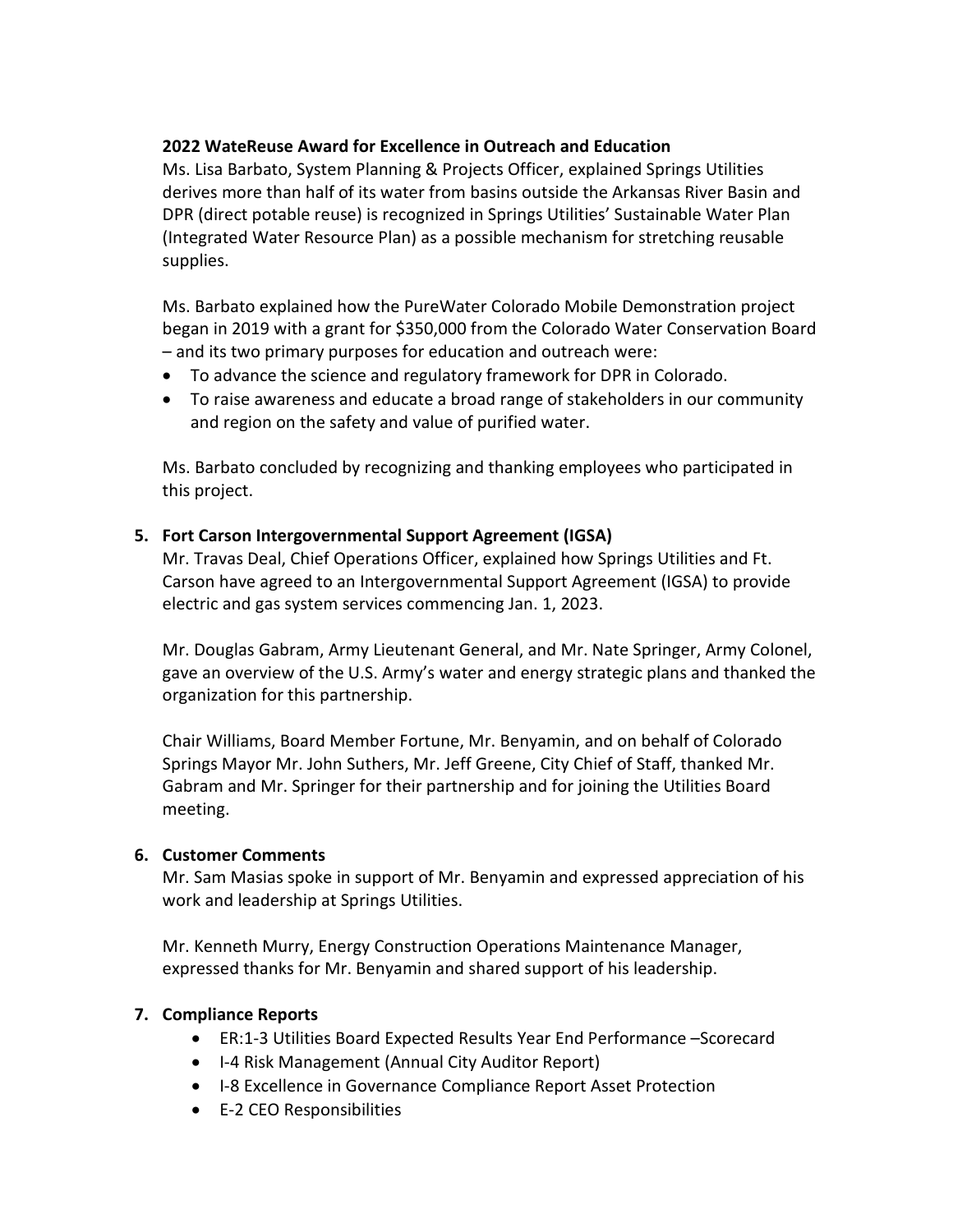- o ECA/GCA Monitoring
- o Water Outlook
	- Ms. Kalsoum Abbasi, Water Planning Supervisor, discussed the Water Outlook report and explained local weather conditions as of Feb. 28, 2022. She described visual representations of U.S. Drought Monitors in Colorado from Jan. 25, 2022 to March 8, 2022 and snow water equivalent maps of the Arkansas River and Colorado River Basin on March 14, 2022.
	- Ms. Abbasi described the statewide map of current snow water equivalent percentages and explained Colorado Springs water yields from 2001 – 2021.
	- Ms. Abbasi reviewed monthly water usage for February 2022 based on population served. She discussed Springs Utilities' reservoir systems wide storage and said storage is average this time of year. Ms. Abbasi explained how Colorado Springs' system wide storage is about 186,500 acre-feet, or 72% of capacity, which is the same as the longer-term (1991-2021) average of 72% for this time of year. This equates to about 2.6 years of demand in storage.
- o Supply Chain Update
	- Mr. Benyamin explained how moving forward, Supply Chain updates will be included on the Board agenda under E-2 CEO Responsibilities.
- o Women in Construction Engineering
	- Mr. Benyamin introduced Ms. Lisa Barbato as the new System Planning & Projects Officer and thanked Mr. Joe Awad, Planning and Engineering General Manager, and Ms. Sarah LaBarre, Engineering Manager, for serving in interim roles. Mr. Benyamin also introduced Mr. Mike Francolino as the new Chief Customer & Corporate Services Officer.
	- Ms. Barbato recognized Women in Construction Week, and a video was shared about women in construction engineering at Springs Utilities. Ms. Tara McGowan, Engineer Supervisor, expressed appreciation for her team and working at the organization.

Chair Williams explained that compliance reports are on the agenda by exception and asked if there were any questions. There were none.

Ms. Jessica Rheinschmidt, Information Technology Manager, provided a follow-up to Board Member Henjum's question about updates to a risk management document. Ms. Rheinschmidt said Springs Utilities has a timeline to update that document by the end of the year.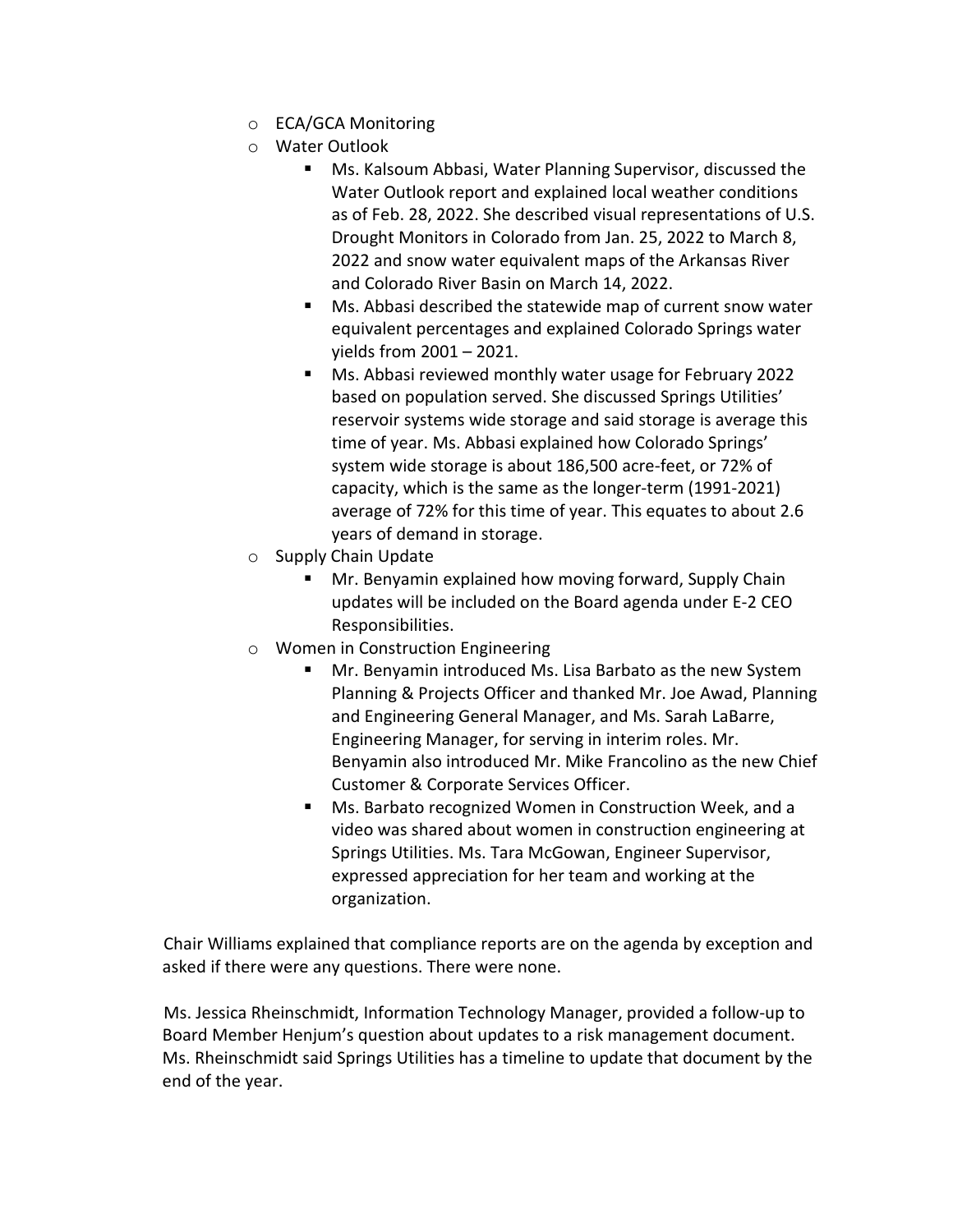Board Member Henjum congratulated Ms. Barbato on her new role and acknowledged Ms. Cindy Newsome, Public Affairs General Manager, and Mr. Earl Wilkinson III, Chief Water, Compliance & Innovation Officer, for their service at Springs Utilities.

**8. Items Called Off Consent Calendar** None

#### **9. Irrigation Efficiency Cost-Sharing Intergovernmental Agreement (IGA)**

Ms. Barbato explained how the Colorado River Basin is experiencing the driest 22-year period in historical record and the organization recognizes the need to take proactive steps to reduce Colorado River water use. She listed collaborative efforts and benefits of the intergovernmental agreement (IGA) and defined key terms. Ms. Barbato and Mr. Pat Wells, Water Resources and Demand Management General Manager, expanded on the key terms, specifically the multi-season alfalfa pilot study, and explained contribution amounts.

Ms. Barbato concluded with next steps, which is to place this item on Consent at the March 22, 2022 City Council meeting.

#### **10. Utilities Reliability Program (URP) Update**

Mr. Benyamin explained what the Utilities Reliability Program (URP) is and recognized Ms. Jessica Thiel, Economic Development, Senior, for her work on the project.

Mr. Awad described the URP and its objectives, which are:

- Proactively and holistically replace aging infrastructure
- Add fiber optics
- Improve reliability
- Integrate plans for future growth and increased utility usage
- Enhance safety and health issues

Mr. Awad explained the project selection/prioritization criteria and overall benefits. He described a URP potential project heat map of where scheduled City and Springs Utilities projects are overlapping, and where overhead electric and cast-iron pipes are overlapping. He then explained the various projects of the URP and their corresponding scopes and schedules. Mr. Awad concluded with next steps for the URP.

Ms. Masias welcomed Ms. Barbato and expressed concerns about the plan(s) to upgrade and/or replace overhead poles a on a regular basis throughout the city.

Mr. Awad explained the pole inspection process and thanked Mr. Rockie Wiley, Project Manager I, and Mr. Kevin Binkley, Project Supervisor, for assisting with and guiding the URP tour for Board Members on March 15, 2022.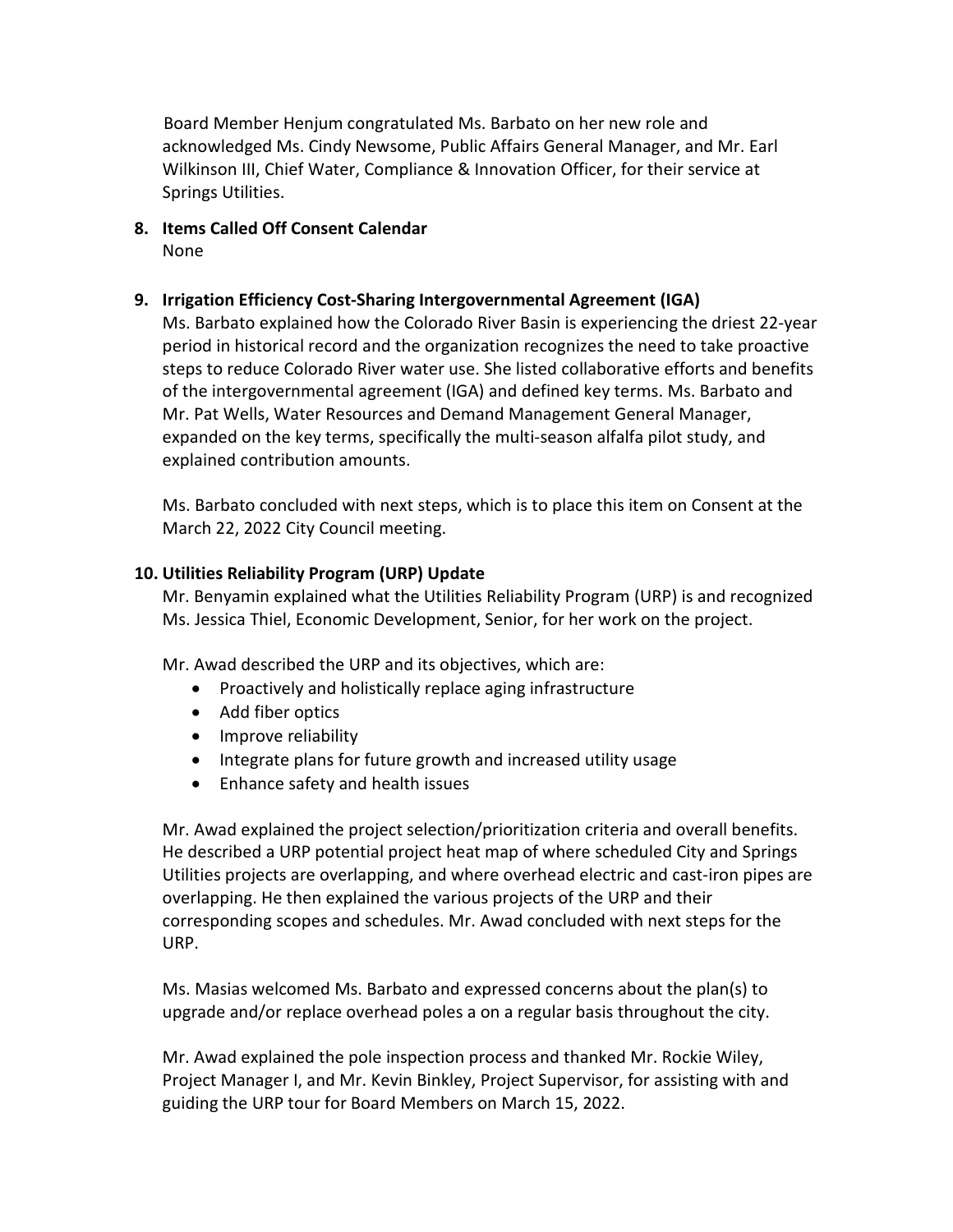Mr. Benyamin explained how the URP is one way to clean up all four utilities  $$ including underground – but the organization is also looking at different categories of funding for undergrounding.

#### **11. Board Member Updates**

Chair Williams asked if Board Members would like to provide updates before Executive Session instead of after.

Board Member Henjum provided updates from the 2022 APPA (American Public Power Association) Legislative Rally.

Board Member Strand also thanked Mr. Wilkinson III and Ms. Newsome for their service to both the City and the organization and expressed gratitude to work with them.

#### **12. CEO Performance Executive Session**

Ms. Bethany Burgess, Office of the City Attorney, Utilities Division Chief, read the following language to enter Executive Session:

In accordance with City Charter, Article III, § 3-60(d) and its incorporated Colorado Open Meetings Law, C.R.S.  $\S$  24-6-402(4)(f), and Utilities Board Bylaw Rule 10(c)(6), the Utilities Board, in Open Session, is to determine whether it will hold an electronic Closed Executive Session on a personnel matter. The matter to be discussed is the 2021 year-end performance review of the Chief Executive Officer.

The Chair of the Utilities Board shall poll the Utilities Board members, and, upon the consent of two-thirds of the members present, may conduct an electronic Closed Executive Session. Each Utilities Board member participating in the electronic Closed Executive Session shall affirmatively state for the record that no other member of the public not authorized to participate in the electronic Closed Executive Session is present or able to hear the matters discussed as part of the electronic Closed Executive Session.

If consent to the electronic Closed Executive Session is not given, the item may be discussed in Open Session or withdrawn from consideration.

Ms. Burgess polled the Utilities Board and voted unanimously to enter Executive Session.

The Utilities Board took a break at 2:56 p.m. and entered Executive Session at 3:10 p.m.

The Utilities Board took a break at 4:45 p.m. and reconvened at 4:40 p.m.

The Utilities Board took a break at 6:50 p.m. and reconvened at 6:55 p.m.